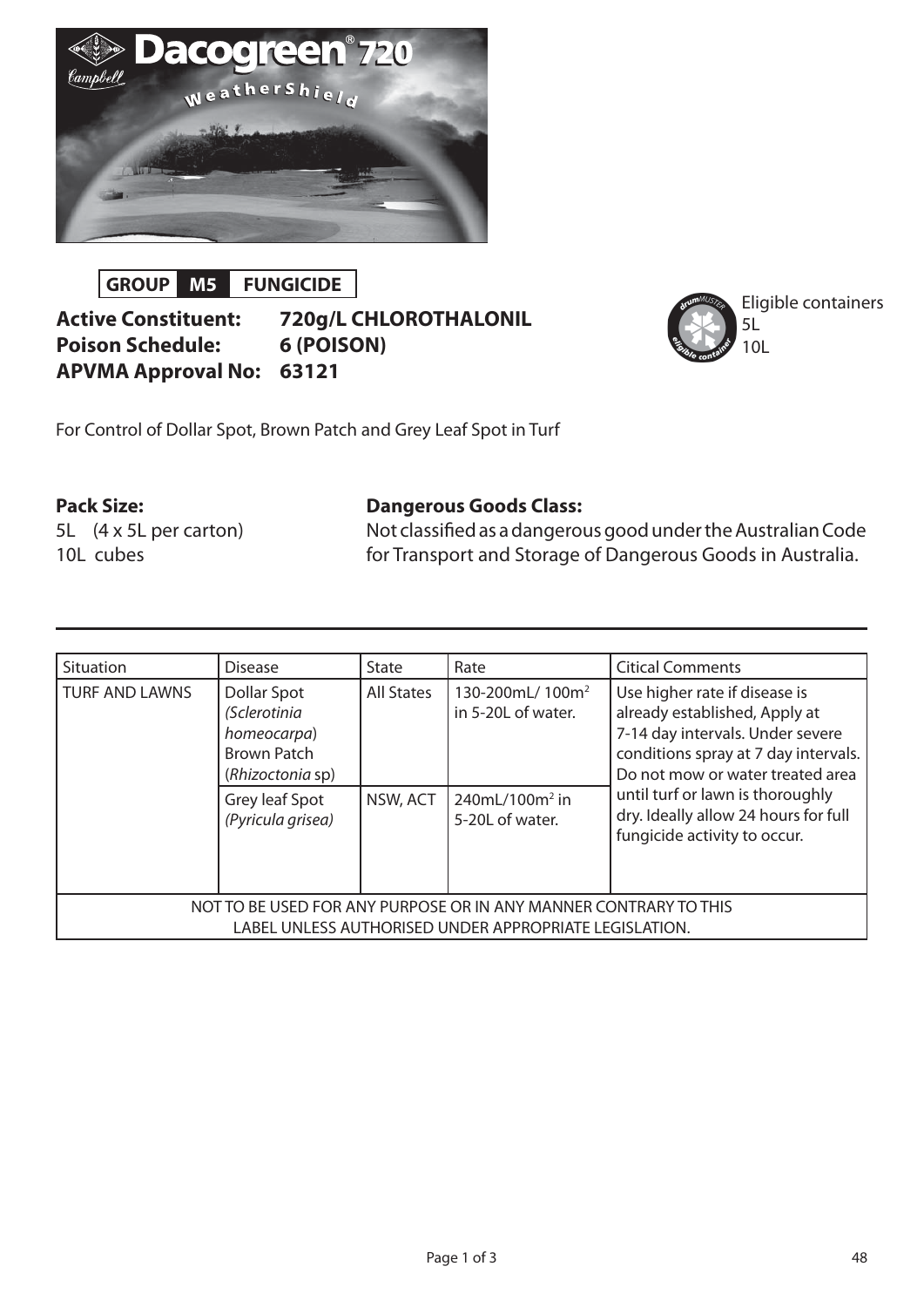

General Instructions:

Resistance Warning

# **GROUP M5 FUNGICIDE**

For fungicide resistance management DACOGREEN 720 WEATHERSHIELD is a GROUP M5 fungicide. Some naturally occurring individual fungi resistant to DACOGREEN 720 WEATHERSHIELD and other Group Y fungicides may exist through normal genetic variability in any fungal population. The resistant individuals can eventually dominate the fungi population if these fungicides are used repeatedly. These resistant fungi will not be controlled by DACOGREEN 720 and other Group Y fungicides, thus resulting in reduction of efficacy and possible yield loss.

Since the occurrence of resistant fungi is difficult to detect prior to use, Colin Campbell (Chemicals) Pty. Ltd. accepts no liability for any losses that may result from the failure of DACOGREEN 720 WEATHERSHIELD to control resistant fungi.

### **Mixing**

Thoroughly shake or roll the container several times to ensure uniform mixture. Mix the required quantity of product with water in the spray tank with the agiator operating. Agitate while operating.

#### **COMPATIBILITY**

This product is compatible with wettable powder formulations of the most commonly used fungicides, insecticides and miticides. DO NOT combine with oil-based emulsifiable or flowable pesticides, unless prior experience has shown the combination to be non-injurious to your turf grass. This product should not be mixed with spraying oils or sprayed on to crops that have been sprayed with oil for at least 10 days after the oil spray. Oils should not be sprayed on crops treated with this product for at least 10 days after the last spray. Wetting agents have not improved performance. Under some conditions, certain surfactants can cause plant injury.

### **PROTECTION OF LIVESTOCK**

DO NOT contaminate feed or foodstuffs with this product or empty containers. DO NOT graze treated turf or feed grass-clippings from treated area to animals or poultry.

#### **PROTECTION OF WILDLIFE, FISH, CRUSTACEANS AND ENVIRONMENT**

Dangerous to fish. DO NOT contaminate streams, rivers or waterways with the chemical or used container.

#### **STORAGE AND DISPOSAL**

Store in the closed, original container in a cool, well-ventilated area. DO NOT store for prolonged periods in direct sunlight. Triple or preferably pressure rinse containers before disposal. Add rinsings to spray tank. DO NOT dispose of undiluted chemicals onsite. If recycling replace cap and return clean containers to recycler or designated collection point. If not recycling, break, crush or puncture and bury empty containers in a local authority landfill. If no landfill is available, bury the containers below 500mm in a disposal pit specifically marked and set up for this purpose clear of waterways, desirable vegetation and tree roots. Empty containers and product should not be burnt.

#### **SAFETY DIRECTIONS**

Attacks eyes and skin. Avoid contact with eyes and skin. DO NOT inhale spray mist. Repeated exposure may cause allergic disorders. Sensitive workers should use protective clothing. When preparing spray and using the prepared spray wear cotton overalls, buttoned to the neck and wrist, a washable hat, elbow-length PVC gloves, goggles and disposable mist mask. If clothing becomes contaminated with product or wet with spray, remove clothing immediately. If product on skin, immediately wash area with soap and water. If product in eyes, wash it out immediately with water. After use and before eating, drinking or smoking, wash hands, arms and face thoroughly with soap and water. After each day's use, wash gloves and goggles and contaminated clothing.